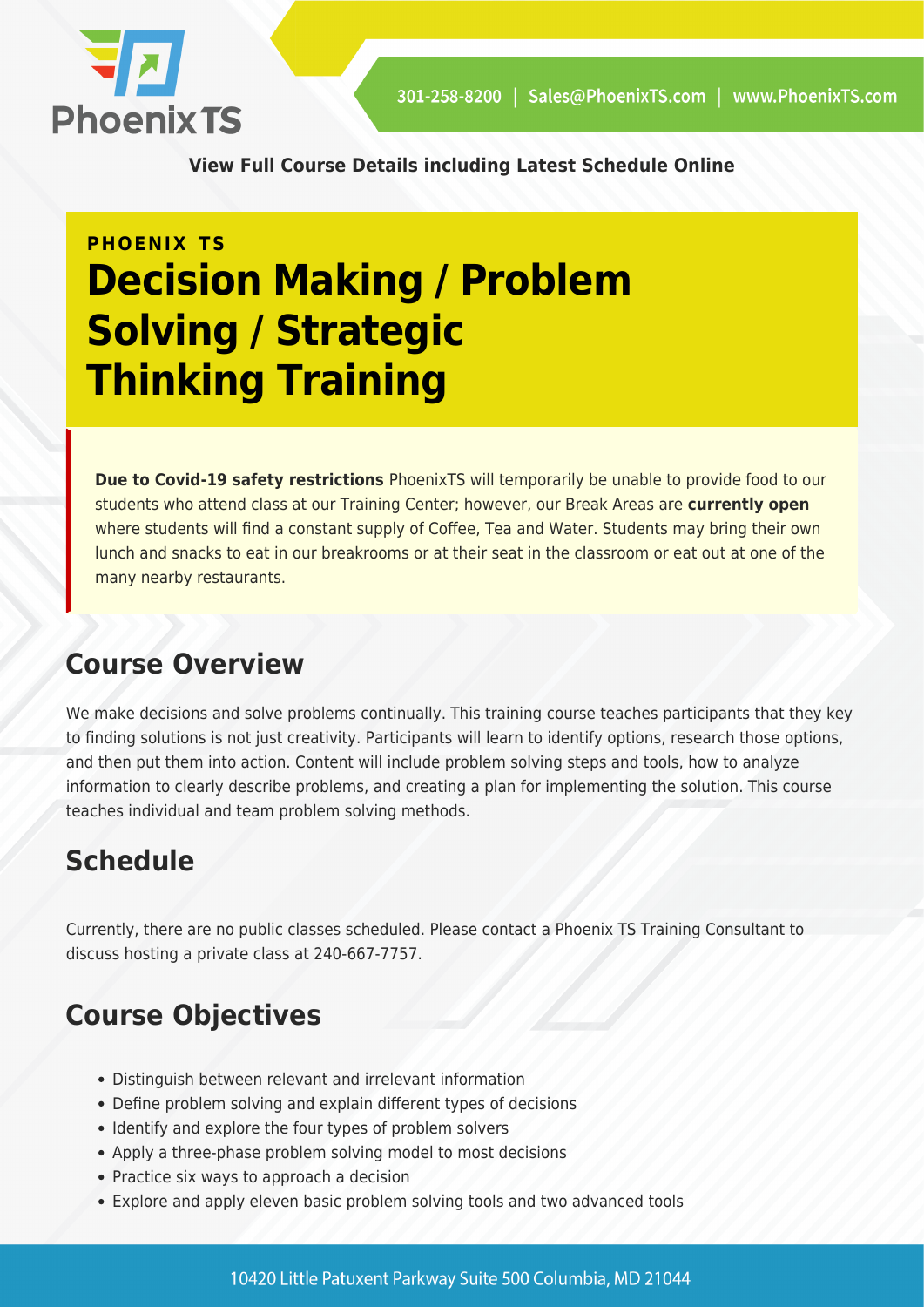

- Learn to use creative thinking to solve problems and make decisions
- Demonstrate skills in elementary inductive and deductive reasoning
- Recognize and use tools to make rational decisions

## **Course Outline**

#### **Overview**

#### **Definitions**

- Defining Problem Solving and Decision Making
- Problem Identification
- Eight Essentials to Defining a Problem
- Problem Solving in Action

#### **Making Decisions**

- What it Means
- Types of Decisions
- Facts vs. Information
- Decision-Making Traps

#### **Getting Real**

#### **The Problem-Solving Model**

- Model Overview
- Real Problems
- Phase One
- Phase Two
- Phase Three

#### **Case Study**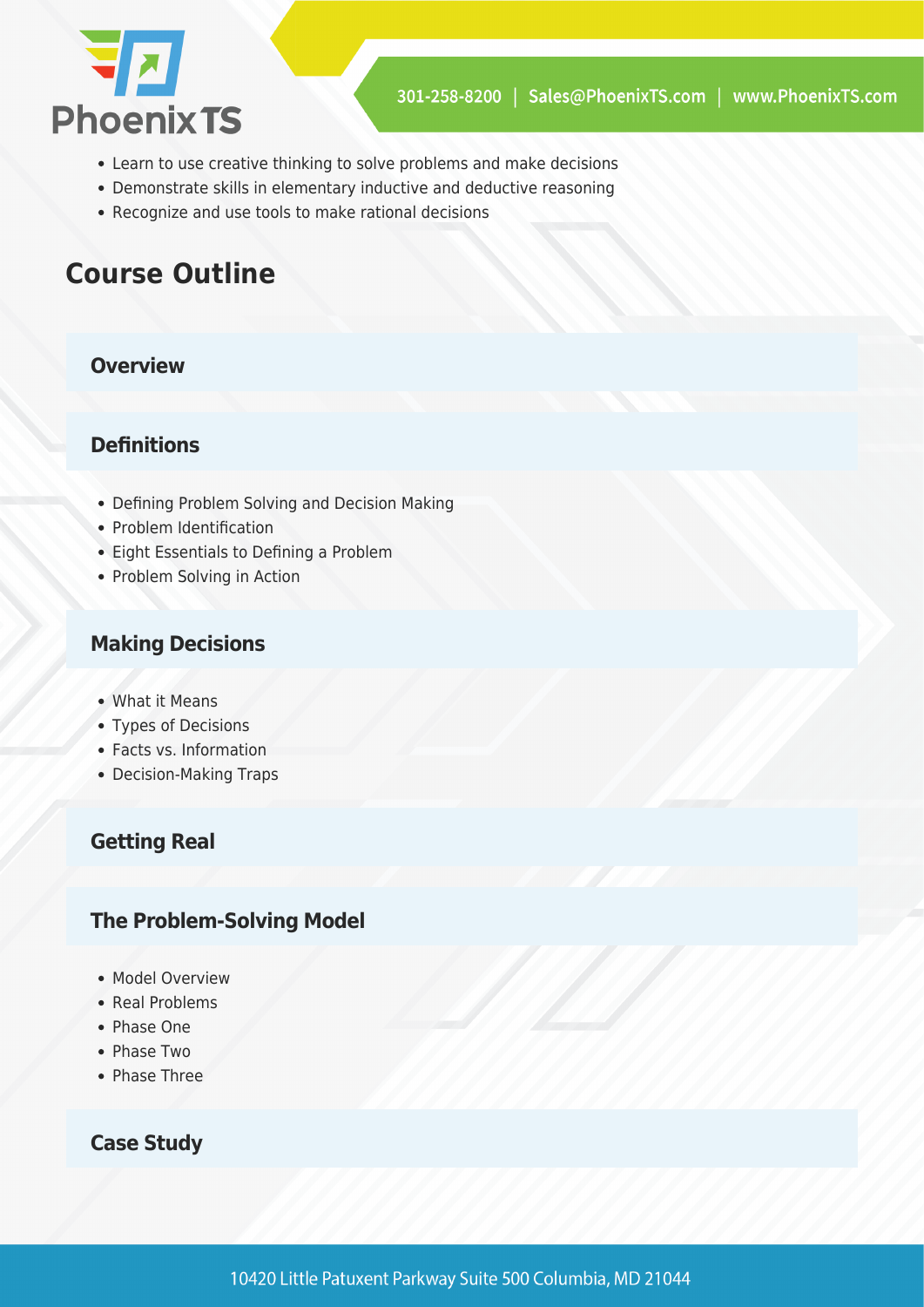

#### **The Problem-Solving Toolkit**

- The Basic Tools
- The Fishbone
- Degrees of Support
- Creative Thinking Methods
- Brainstorming and Brainwriting

#### **Aspirinia**

- Decision Information
- Individual Action Steps

#### **Swotting Up**

- SWOT Analysis
- Individual Analysis

#### **Making Good Group Decisions**

- Working Toward the Decision
- Avoiding Fatal Mistakes

#### **Analyzing and Selecting Solutions**

- Selecting Criteria
- Creating a Cost-Benefit Analysis

#### **Planning and Organizing**

- Introduction
- Follow-up Analysis
- Evaluate
- Adapt, Close, and Celebrate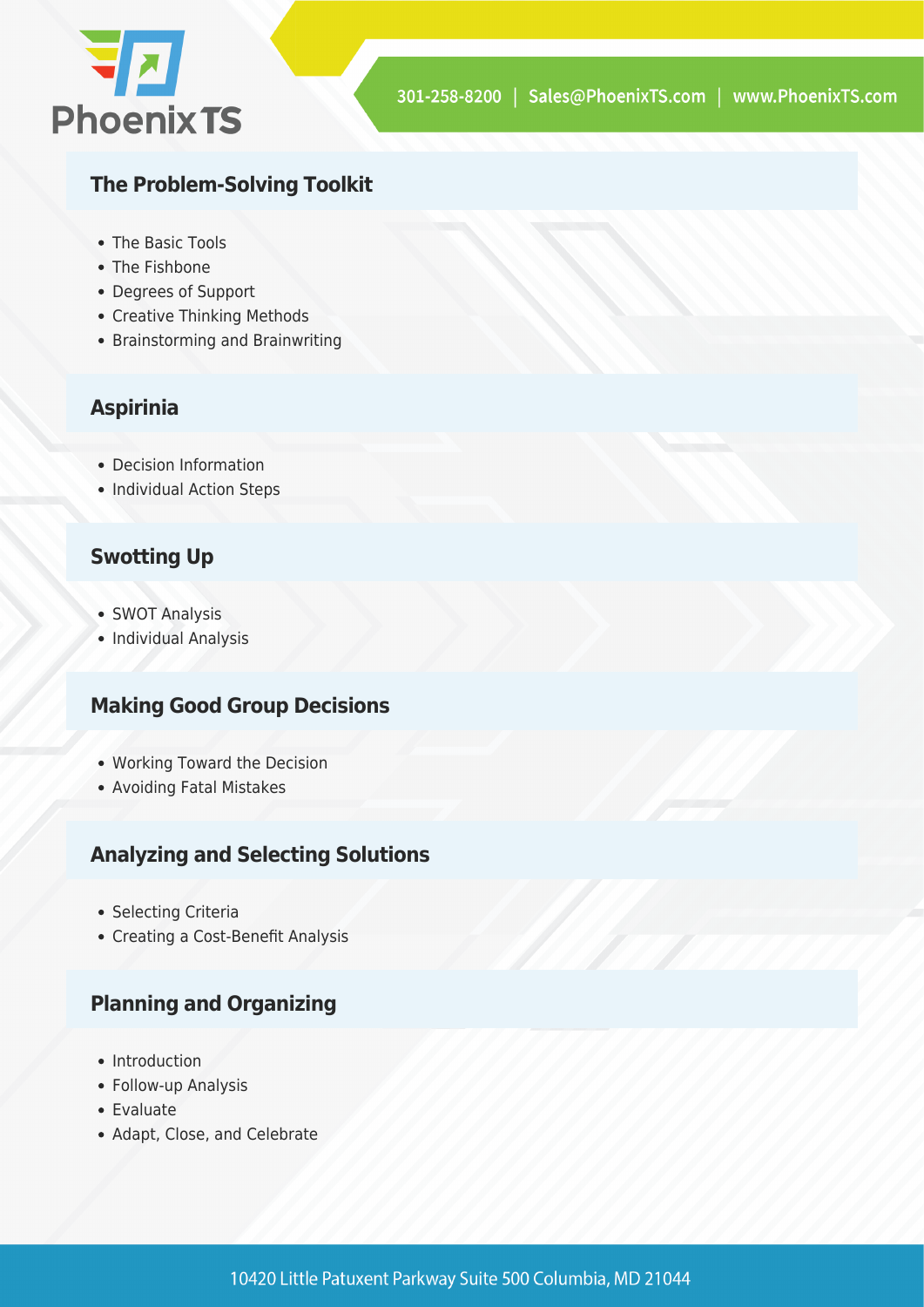

**Overview of Emotional Intelligence**

**History of Emotional Intelligence**

#### **Emotional Intelligence Defined**

• Definitions and Thoughts

#### **EI Blueprint**

#### **Optimism**

- What is Optimism?
- ABCs of Optimism
- Pessimism vs. Optimism
- Adversities

#### **Validating Emotions in Others**

#### **Understanding Emotions**

- The Seven Human Emotions
- Positives and Negatives
- The Emotional Map

#### **Setting Your Personal Vision**

- Defining Your Principles
- Understanding Your Values
- Considering Your Strengths and Talents
- What's Standing in Your Way?
- Think in Terms of Relationships
- Creating Your Vision Statement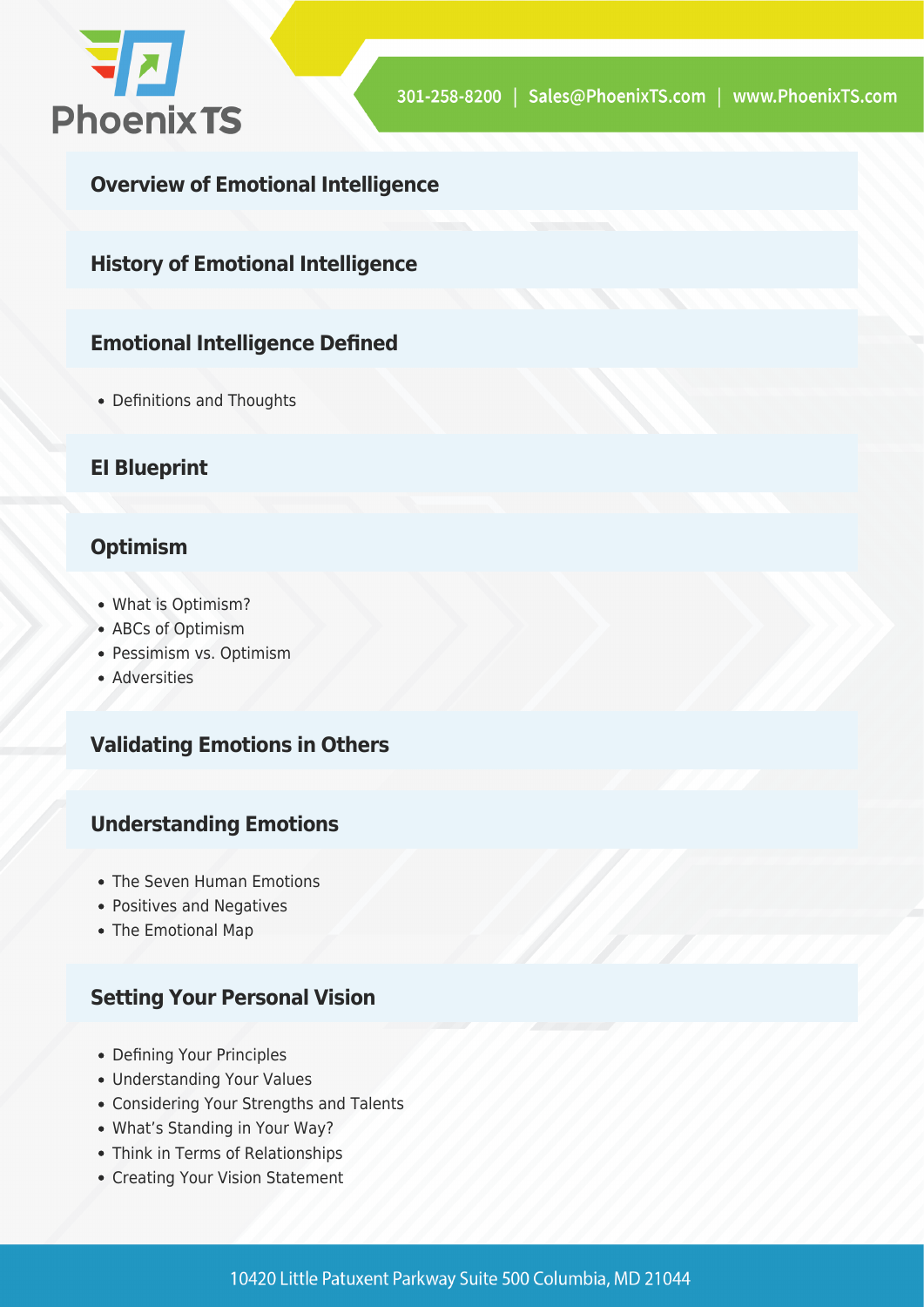

**Due to Covid-19 safety restrictions** PhoenixTS will temporarily be unable to provide food to our students who attend class at our Training Center; however, our Break Areas are **currently open** where students will find a constant supply of Coffee, Tea and Water. Students may bring their own lunch and snacks to eat in our breakrooms or at their seat in the classroom or eat out at one of the many nearby restaurants.

# Starting at **\$950**





#### Price Match Guarantee

We'll match any competitor's price quote. Call us at 240-667-7757.

10420 Little Patuxent Parkway Suite 500 Columbia, MD 21044